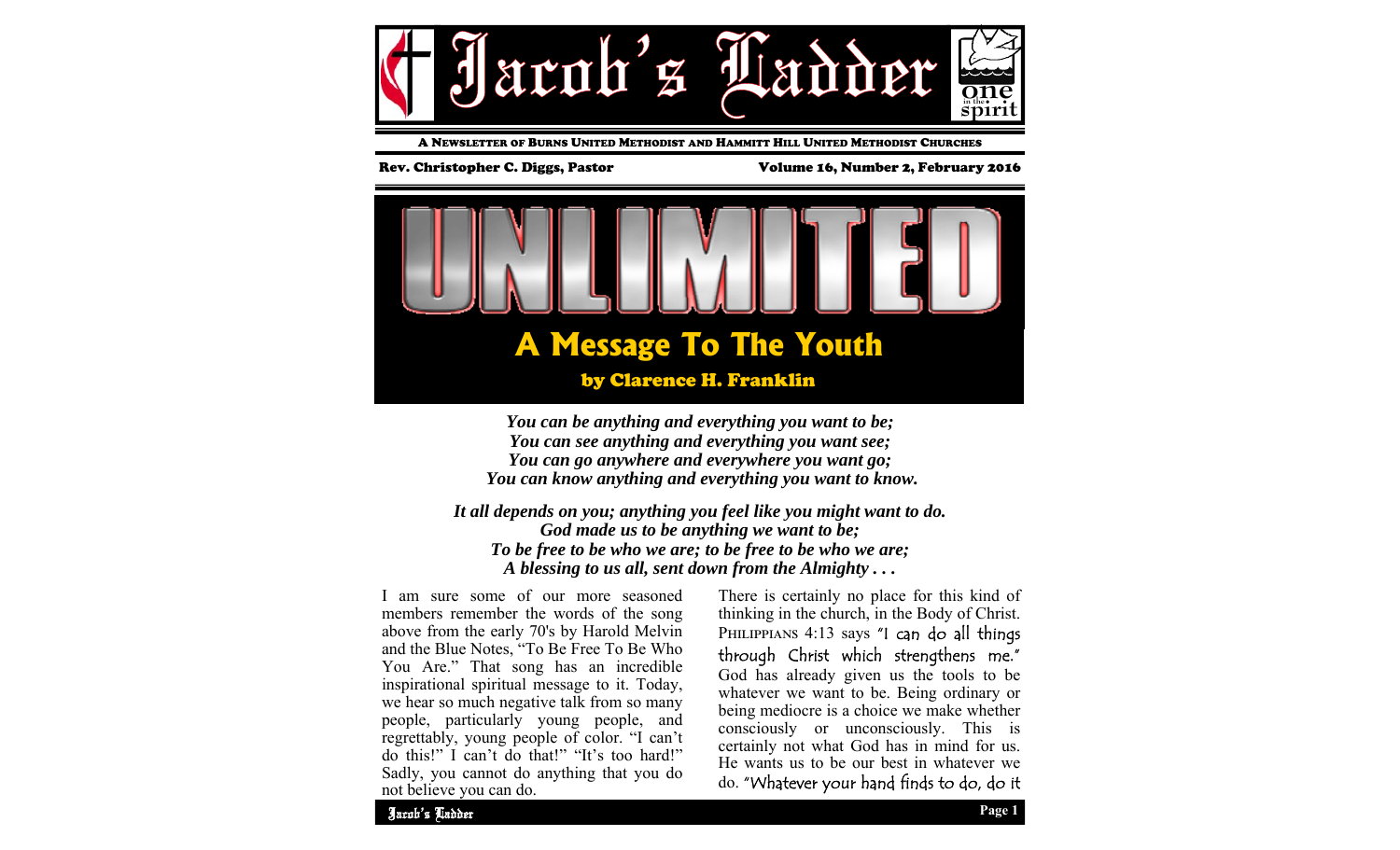with all your might" according to ECCLESIASTES 9:10. We never know what God might call us to do, so it is incumbent on us to strive for excellence, so that we will be better equipped to carry out His wishes.

Young people, I want you to understand that there is nothing you can't accomplish; nothing you cannot achieve. There is no limit to what you can accomplish if you accept what God has laid out for you. Where do you begin you may ask? First, MATTHEW 6:33 says " . . . seek first the kingdom of God and His righteousness; and all these things shall be added to you." This means that we are to seek the things of God as a priority over the things of the world. Primarily, it means we are to seek the salvation that is inherent in the kingdom of God because it is greater than all the world's riches. Secondly, you have to believe that whatever God has promised, He can deliver. MARK 9:23 tells us that "if you believe, all things are possible."

We have learn to stand on the promises of God. This means that we have to get into His word, the Bible. We can't stand on promises we know nothing about, so what are some of these promises. Begin with the promises in PHILIPPIANS 4:13 AND MARK 9:23 stated above. We continue with LUKE  $1:37$  "For nothing will be impossible with God." If you can conceive it, and if you believe it, you can achieve it. And nothing can stand in your way. ROMANS 8:31 says "if God is for us, who can be against us?" You have to have faith. MATTHEW 17:20 reads "[Jesus] said to them, because of your little faith. For truly, I say to you, if you have faith like a grain of mustard seed, you will say to this

mountain, 'Move from here to there,' and it will move, and nothing will be impossible for you." There are so many scriptures that highlight the promises of God but this one brings it all home, EPHESIANS 1:19-23, "and what is the immeasurable greatness of His power toward us who believe, according to the working of His great might that He worked in Christ when He raised him from the dead and seated Him at His right hand in the heavenly <sup>p</sup>laces, far above all rule and authority and power and dominion, and above every name that is named, not only in this age but also in the one to come. And He put all things under His feet and gave Him as head over all things to the church, which is His body, the fullness of Him who fills all in all." Anatomically speaking, the body is above the feet, so if all things are under the feet of Christ, and if we, the church, are His body. then all things are also under our feet. God has given us the power and ability to achieve unlimited greatness. We have no excuses. And even though this was addressed initially to the youth, clearly it applies to all of us. All of our futures are literally unlimited. As the song highlights, we really can be whatever we want to be as long as it is in line with God's will. The only limitations we encounter are those we place on ourselves.

things that we were not allowed to do, or did Also, think about the marvelous resources that we now have. With this being Black History Month, I am reminded of all the not have access to. The Internet alone opens the whole world up to us, and it is free.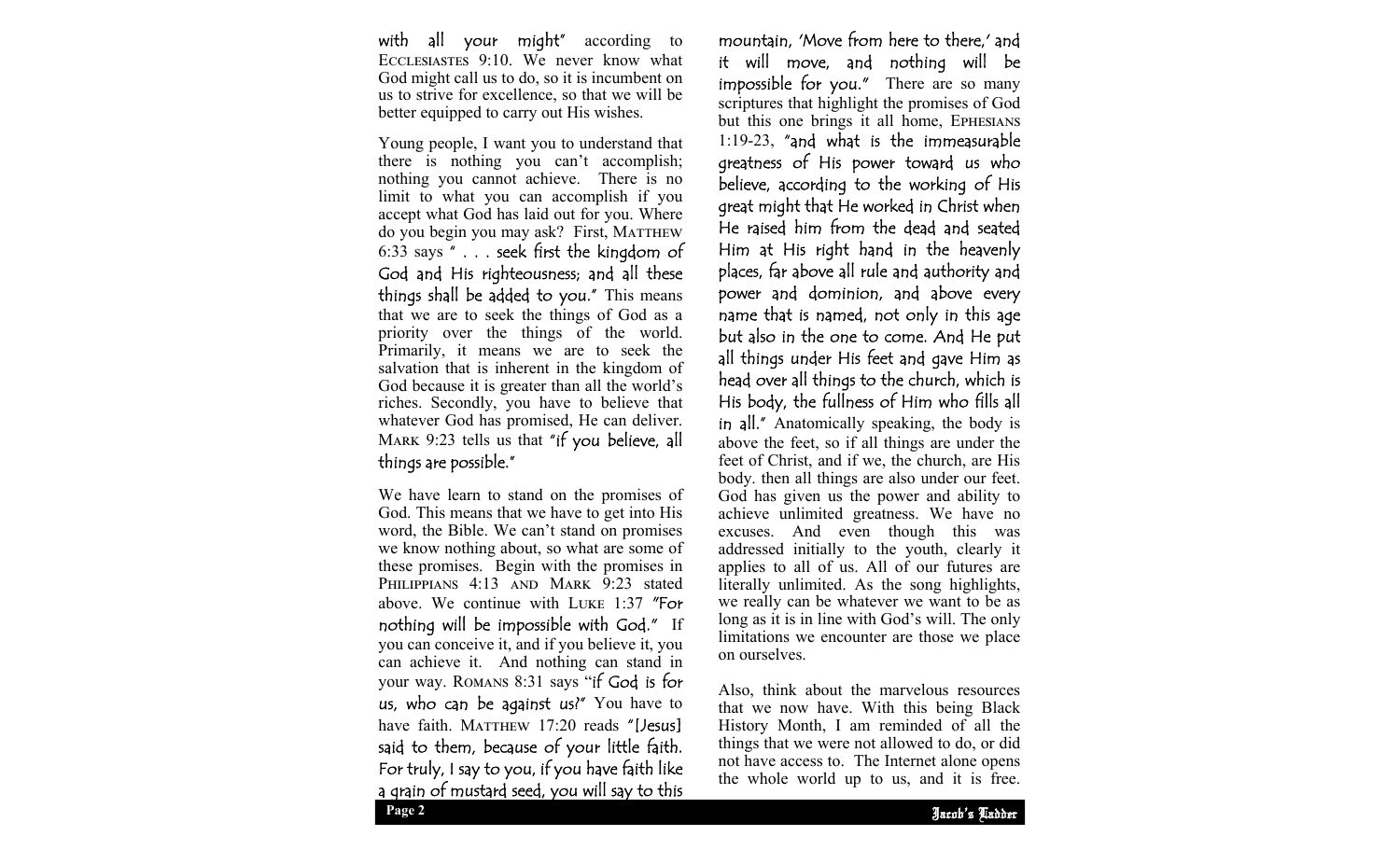Everyone has access to it through our computer or smartphone. If you don't have a computer or smartphone, you can go to the library. On the Internet, you can get a college education. You can learn how to tie a tie, repair your refrigerator, washer or stove. You can even find step by step instructions on how to replace almost any part on your car. You can have the Bible,

in multiple translations, at your finger-tips at all times. And the Internet is just one of the many resources we have available to us today.

Finally, since this is all based on scriptures, we have the ultimate promise found in PSALM 119:160: [God's] word is true and edureth forever.

## **And The Children Shall Lead . . .**

On Sunday January 24, 2016 , the children and youth of Burns and Hammitt Hill United Methodist Churches led the Worship services. The following is a pictorial review.